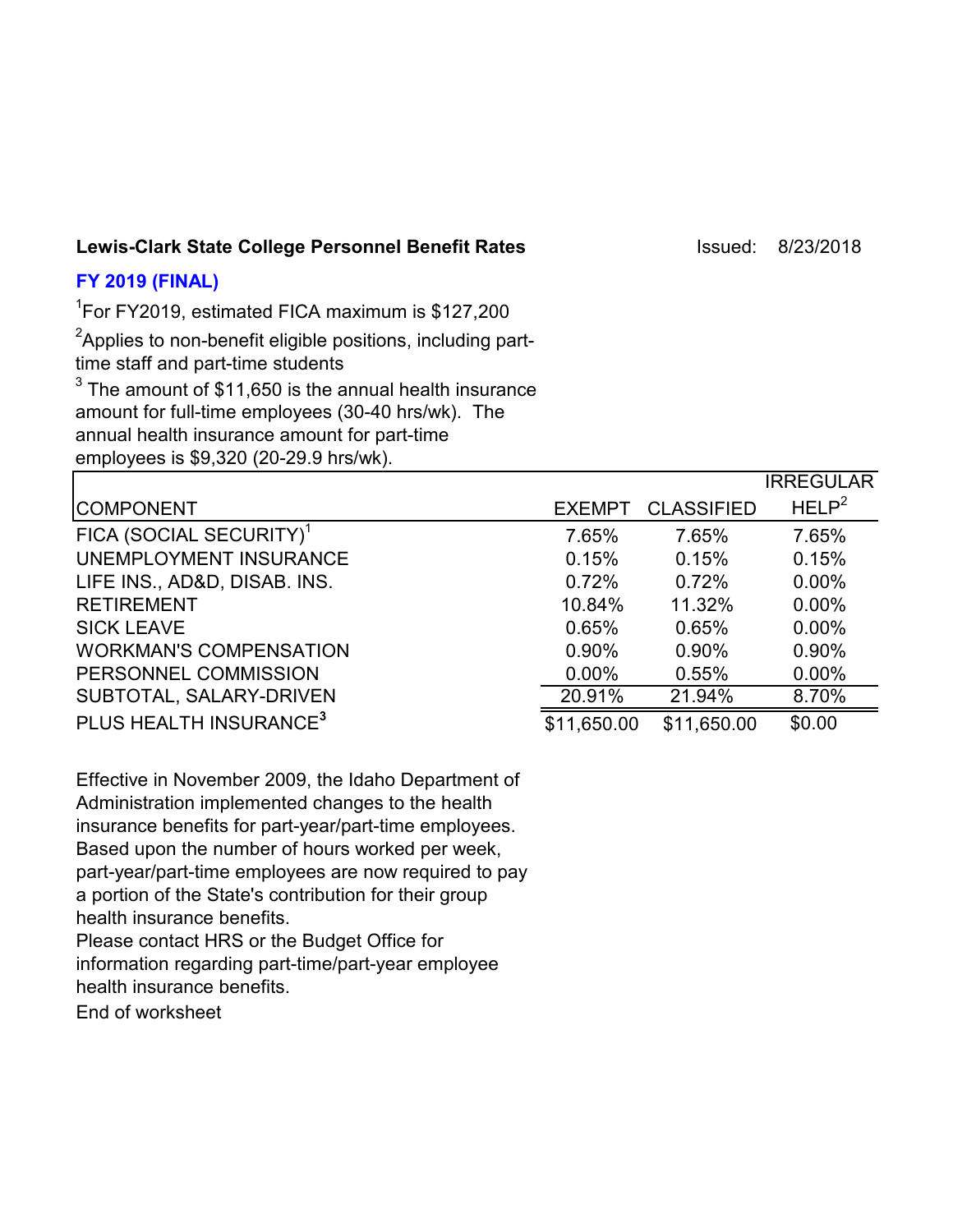## **FY2019 Fringe Benefit Costs**

#### **Full-time Exempt Staff/Faculty**

Effective July 1, 2018

| <u>*Exempt Staff Minimum</u> |             |                 |           |            |       |           |                  |                    |        |        |                       |
|------------------------------|-------------|-----------------|-----------|------------|-------|-----------|------------------|--------------------|--------|--------|-----------------------|
|                              |             |                 | Life, ADD |            | Sick  | Workman's | Pers.            |                    |        | Total  | Fringe As             |
| Annual                       | <b>FICA</b> | Unemp.          | Disab.    | Retirement | Leave | Comp      | Comm.            | Health             | Total  |        | Personnel % of Annual |
| Salary                       | 7.65%       | 0.15%           | 0.72%     | 10.84%     | 0.65% | $0.90\%$  |                  | 0.00% \$932.50/mtl | Fringe | Cost   | Salary                |
| 30,000                       | 2,295       | $\overline{45}$ | 216       | 3,252      | 195   | 270       | $\overline{0}$   | 11,650             | 17,923 | 47,923 | 60%                   |
| 30,805                       | 2,357       | 46              | 222       | 3,339      | 200   | 277       | $\boldsymbol{0}$ | 11,650             | 18,092 | 48,897 | 59%                   |
| 31,000                       | 2,372       | 47              | 224       | 3,360      | 202   | 279       | $\boldsymbol{0}$ | 11,650             | 18,132 | 49,132 | 58%                   |
| 32,000                       | 2,448       | 48              | 231       | 3,469      | 208   | 288       | $\boldsymbol{0}$ | 11,650             | 18,342 | 50,342 | 57%                   |
| 33,000                       | 2,525       | 50              | 238       | 3,577      | 215   | 297       | $\boldsymbol{0}$ | 11,650             | 18,551 | 51,551 | 56%                   |
| 34,000                       | 2,601       | 51              | 245       | 3,686      | 221   | 306       | $\boldsymbol{0}$ | 11,650             | 18,760 | 52,760 | 55%                   |
| 35,000                       | 2,678       | 53              | 252       | 3,794      | 228   | 315       | $\boldsymbol{0}$ | 11,650             | 18,969 | 53,969 | 54%                   |
| 36,000                       | 2,754       | 54              | 260       | 3,902      | 234   | 324       | $\boldsymbol{0}$ | 11,650             | 19,178 | 55,178 | 53%                   |
| 37,000                       | 2,831       | 56              | 267       | 4,011      | 241   | 333       | $\boldsymbol{0}$ | 11,650             | 19,387 | 56,387 | 52%                   |
|                              | 2,907       | 57              | 274       |            | 247   | 342       |                  |                    |        |        | 52%                   |
| 38,000                       |             |                 |           | 4,119      |       |           | $\boldsymbol{0}$ | 11,650             | 19,596 | 57,596 |                       |
| $*38,085$                    | 2,914       | 57              | 275       | 4,128      | 248   | 343       | $\boldsymbol{0}$ | 11,650             | 19,614 | 57,699 | 52%                   |
| 39,000                       | 2,984       | 59              | 281       | 4,228      | 254   | 351       | $\boldsymbol{0}$ | 11,650             | 19,805 | 58,805 | 51%                   |
| 40,000                       | 3,060       | 60              | 288       | 4,336      | 260   | 360       | $\boldsymbol{0}$ | 11,650             | 20,014 | 60,014 | 50%                   |
| 41,000                       | 3,137       | 62              | 296       | 4,444      | 267   | 369       | $\boldsymbol{0}$ | 11,650             | 20,224 | 61,224 | 49%                   |
| 42,000                       | 3,213       | 63              | 303       | 4,553      | 273   | 378       | $\boldsymbol{0}$ | 11,650             | 20,433 | 62,433 | 49%                   |
| 43,000                       | 3,290       | 65              | 310       | 4,661      | 280   | 387       | $\boldsymbol{0}$ | 11,650             | 20,642 | 63,642 | 48%                   |
| 44,000                       | 3,366       | 66              | 317       | 4,770      | 286   | 396       | $\boldsymbol{0}$ | 11,650             | 20,851 | 64,851 | 47%                   |
| 45,000                       | 3,443       | 68              | 324       | 4,878      | 293   | 405       | $\boldsymbol{0}$ | 11,650             | 21,060 | 66,060 | 47%                   |
| 46,000                       | 3,519       | 69              | 332       | 4,986      | 299   | 414       | $\boldsymbol{0}$ | 11,650             | 21,269 | 67,269 | 46%                   |
| 47,000                       | 3,596       | 71              | 339       | 5,095      | 306   | 423       | $\boldsymbol{0}$ | 11,650             | 21,478 | 68,478 | 46%                   |
| 48,000                       | 3,672       | 72              | 346       | 5,203      | 312   | 432       | $\boldsymbol{0}$ | 11,650             | 21,687 | 69,687 | 45%                   |
| 49,000                       | 3,749       | 74              | 353       | 5,312      | 319   | 441       | $\boldsymbol{0}$ | 11,650             | 21,896 | 70,896 | 45%                   |
| 50,000                       | 3,825       | 75              | 361       | 5,420      | 325   | 450       | $\boldsymbol{0}$ | 11,650             | 22,106 | 72,106 | 44%                   |
| 51,000                       | 3,902       | 77              | 368       | 5,528      | 332   | 459       | $\boldsymbol{0}$ | 11,650             | 22,315 | 73,315 | 44%                   |
| 52,000                       | 3,978       | 78              | 375       | 5,637      | 338   | 468       | $\boldsymbol{0}$ | 11,650             | 22,524 | 74,524 | 43%                   |
| 53,000                       | 4,055       | 80              | 382       | 5,745      | 345   | 477       | $\boldsymbol{0}$ | 11,650             | 22,733 | 75,733 | 43%                   |
| 54,000                       | 4,131       | 81              | 389       | 5,854      | 351   | 486       | $\boldsymbol{0}$ | 11,650             | 22,942 | 76,942 | 42%                   |
| 55,000                       | 4,208       | 83              | 397       | 5,962      | 358   | 495       | $\boldsymbol{0}$ | 11,650             | 23,151 | 78,151 | 42%                   |
| 56,000                       | 4,284       | 84              | 404       | 6,070      | 364   | 504       | $\boldsymbol{0}$ | 11,650             | 23,360 | 79,360 | 42%                   |
| 57,000                       | 4,361       | 86              | 411       | 6,179      | 371   | 513       | $\boldsymbol{0}$ | 11,650             | 23,569 | 80,569 | 41%                   |
| 58,000                       | 4,437       | 87              | 418       | 6,287      | 377   | 522       | $\boldsymbol{0}$ | 11,650             | 23,778 | 81,778 | 41%                   |
| 59,000                       | 4,514       | 89              | 425       | 6,396      | 384   | 531       | $\boldsymbol{0}$ | 11,650             | 23,987 | 82,987 | 41%                   |
| 60,000                       | 4,590       | 90              | 433       | 6,504      | 390   | 540       | $\boldsymbol{0}$ | 11,650             | 24,197 | 84,197 | 40%                   |
| 61,000                       | 4,667       | 92              | 440       | 6,612      | 397   | 549       | $\boldsymbol{0}$ | 11,650             | 24,406 | 85,406 | 40%                   |
| 62,000                       | 4,743       | 93              | 447       | 6,721      | 403   | 558       |                  |                    |        |        | 40%                   |
|                              |             |                 |           |            |       |           | $\boldsymbol{0}$ | 11,650             | 24,615 | 86,615 |                       |
| 63,000                       | 4,820       | 95              | 454       | 6,829      | 410   | 567       | $\boldsymbol{0}$ | 11,650             | 24,824 | 87,824 | 39%                   |
| 64,000                       | 4,896       | 96              | 461       | 6,938      | 416   | 576       | $\boldsymbol{0}$ | 11,650             | 25,033 | 89,033 | 39%                   |
| 65,000                       | 4,973       | 98              | 469       | 7,046      | 423   | 585       | $\boldsymbol{0}$ | 11,650             | 25,242 | 90,242 | 39%                   |
| 66,000                       | 5,049       | 99              | 476       | 7,154      | 429   | 594       | $\boldsymbol{0}$ | 11,650             | 25,451 | 91,451 | 39%                   |
| 67,000                       | 5,126       | 101             | 483       | 7,263      | 436   | 603       | $\boldsymbol{0}$ | 11,650             | 25,660 | 92,660 | 38%                   |
| 68,000                       | 5,202       | 102             | 490       | 7,371      | 442   | 612       | $\boldsymbol{0}$ | 11,650             | 25,869 | 93,869 | 38%                   |
| 69,000                       | 5,279       | 104             | 497       | 7,480      | 449   | 621       | $\boldsymbol{0}$ | 11,650             | 26,079 | 95,079 | $38\%$                |
| 70,000                       | 5,355       | 105             | 505       | 7,588      | 455   | 630       | $\boldsymbol{0}$ | 11,650             | 26,288 | 96,288 | $38\%$                |
| End of worksheet             |             |                 |           |            |       |           |                  |                    |        |        |                       |